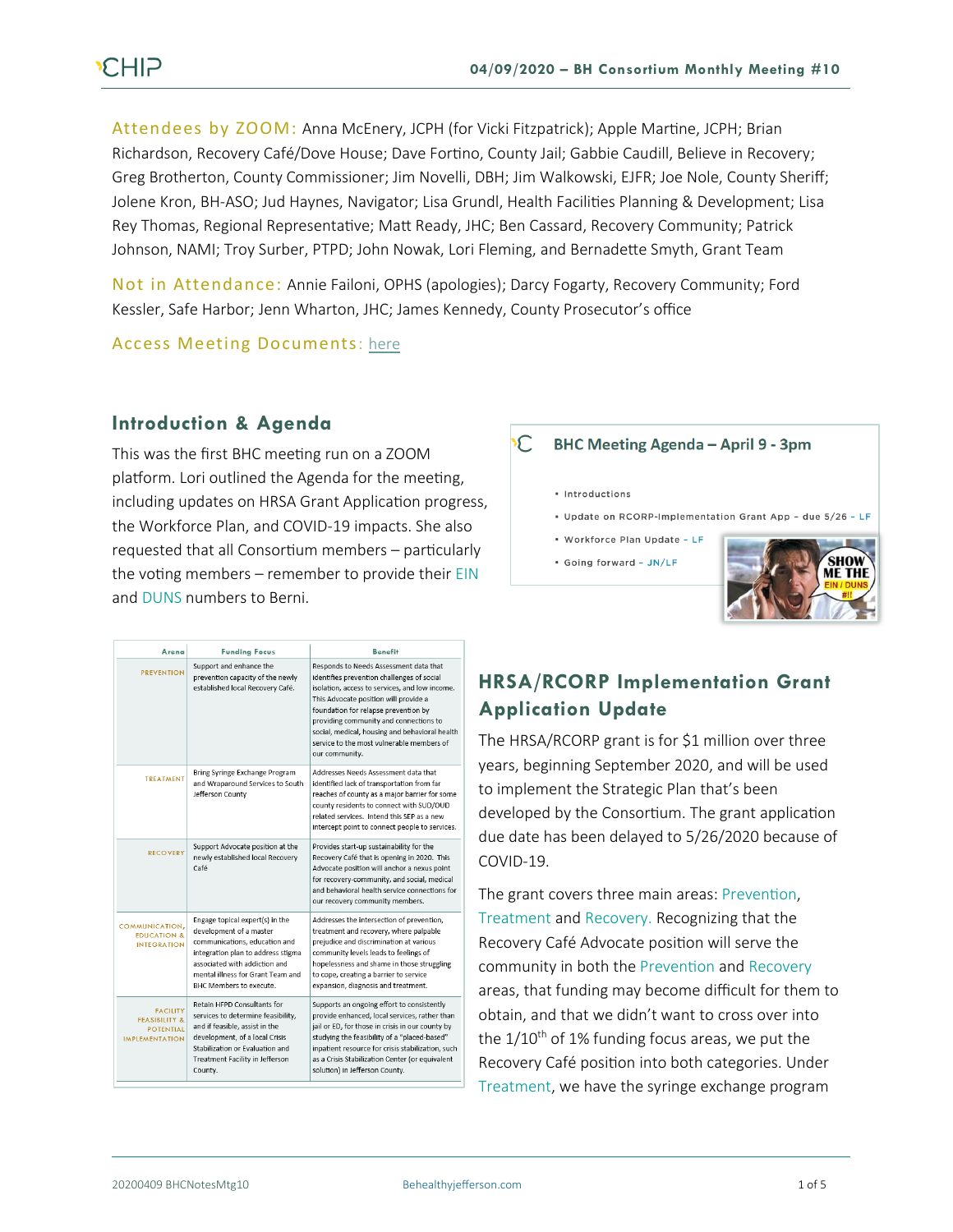and wraparound services in South County. At the intersection of all of these is to collaborate with the Jamestown S'Klallam Tribe in Clallam to engage topical expert(s) to develop and assist in execution of a master communications, education and integration plan. One goal is to raise profile of prevention, treatment and recovery efforts, and the second is to address stigma associated with addiction and mental illness in both Jefferson and Clallam county. The last category is to continue with HFPD consultants to determine the feasibility of a crisis stabilization or evaluation and treatment facility in Jefferson County.

> Grant funds will also be used for the roles of Grant Administrator (Veronica Shaw at Jefferson County Public Health), Grant Project Director, and the Data/Admin Coordinator roles. Lori noted the HRSA federals grant cannot be

used for bricks and mortar projects,or for advocating at the State level.

#### **RCORP-I Internal Funding**

· JCPH - Grant Administrator

· Grant Project Director

· Data/Admin Coordinator

The grant has a required set of activities  $\overline{\mathcal{L}}$ under each of the sections. Because the BHC did not do any strategic planning under Prevention, we have taken things already in the county that we can weave in and have created a list of what we propose to do that addresses HRSA requirements (listed on the right of this slide). We also propose to add Denise Banker to represent the JCPH

| RCORP-I Grant Application - Due 5/26/2020                                                                                                                                                                                                                                     |                                                                                                                                       |  |  |
|-------------------------------------------------------------------------------------------------------------------------------------------------------------------------------------------------------------------------------------------------------------------------------|---------------------------------------------------------------------------------------------------------------------------------------|--|--|
| <b>PREVENTION</b><br>1. Provide culturally and linguistically appropriate education to improve<br>family members', caregivers', and the public's understanding of evidence-<br>based prevention, treatment, and recovery strategies for SUD/OUD, and to                       | Integrate Starts with One Campaign, Drug<br>Take-Back into BHC Communication Action Plan<br>. Enlist Lisa Rey Thomas to help BHC make |  |  |
| reduce stigma associated with the disease.<br>2. Increase access to naloxone within the rural service area and provide<br>training on overdose prevention and naloxone administration to ensure<br>that individuals likely to respond to an overdose can take the appropriate | culturally/linguistically relevant upgrades to<br>BHC's discussions, communication and work<br>products                               |  |  |
| steps to reverse an overdose.<br>3. Implement year-round drug take-back programs.<br>4. Increase and support the use of school- and community-based<br>prevention programs that are evidence-based to prevent misuse of opioids                                               | Support JCPH Prevention Team to bring the<br>PAX Good Behavior game into Chimacum<br>School District                                  |  |  |
| and other substances.<br>5. Identify and screen individuals at risk for SUD/OUD and provide or make<br>referrals to prevention, harm reduction, early intervention, treatment, and<br>other support services to minimize the potential for the development of                 | . Initiate SEP & Wraparound service connection<br>in South County &                                                                   |  |  |
| sup/oup.                                                                                                                                                                                                                                                                      | - Contribute funding Recovery Advocate<br>· Items outlined in BHC Strategic Plan                                                      |  |  |

Prevention team, and a representative from OlyCAP. The Treatment and Recovery proposals are drawn from the strategic plan we have been brainstorming for the last few months, and are included in the PDF document provided to members for this meeting. That information has been drafted up in the grant application (draft also included with documents sent out for this meeting), and if you have comments, we would welcome them. Because we don't know the changes that might unfold due to COVID-19, we will state in our Grant Introduction that we recognize that the landscape has changed a lot and, if awarded these funds, one of our first activities will be to look at the plan and the reality of the landscape, revise as necessary, and submit for approval.

#### **RCORP-LGrant** - Commitment Letter Identifies roles and responsibilities/activities on project Secures commitment to all three years of he Implementation project States funds are used exclusively for target area Commits Members to share aggregate performance data and information to<br>fulfill HRSA reporting requirements

A commitment letter, which contains very specific things that HRSA requires, has been drafted up and that will be sent out to BHC members. This requires an actual signature, so Berni will go around to people (in a mask!) to have them sign it.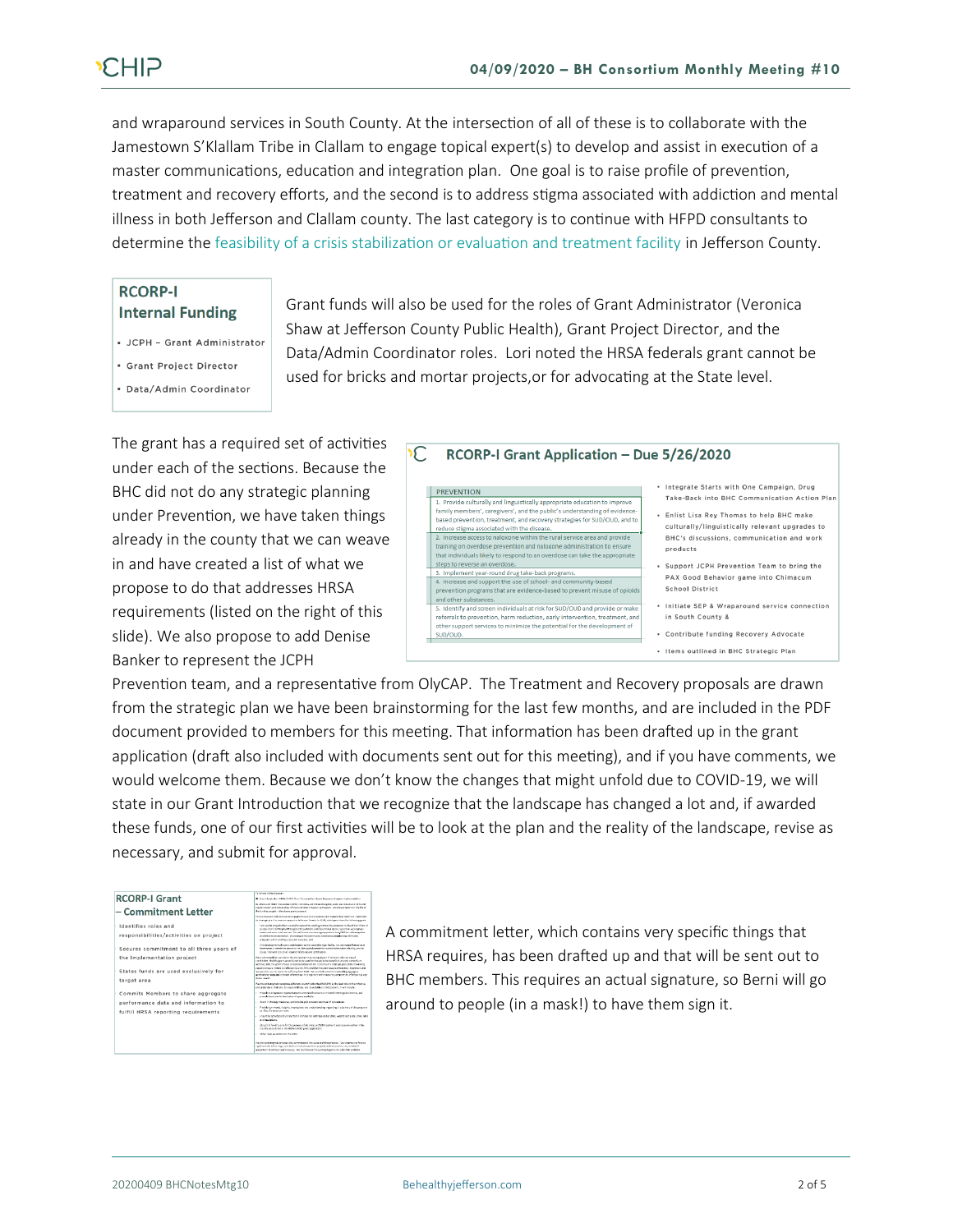Going forward, this is an overview of everything that's required on the grant and where we are. If any of you have funding from a grant Lori doesn't know about, please let her know. What she does know is that we have a Hub and Spoke with OPHS and we have the MAT treatment grant in the jail. If you know of any others, please let Lori know.

## **Current Grant Update**

#### RCORP-I Grant - App Progress Status

- \* Abstract -will get written last
- . Intro figure that will get written next to last
- \* Needs Assessment Narrative JN developing \* Methodology - 1<sup>st</sup> draft complete, now honing
- . Work Plan (Excel Sheet) 1st draft underway
- **Resolution of Challenges LF to write narrative**
- Evaluation and Tech Support Capacity LF to write narrative
- .<br>Organizational Information LF generate resumes, biosketches, org chart .<br>Jamestown Letter of Support – JN Drafting – ?may or may not include
- Consortium Commitment Letter Draft complete, Berni to move through signature loop
- \* Budget and Budget Narrative JN/LF Developing, then JCPH to review
- . Indirect Costs Justification Berni to develop with Veronica Shaw
	- Consortium Membership Chart Berni to develop . Staffing Plan - LF writing narrative
	- . Table showing Other RCORP Awards Berni to develop

The Workforce plan is drafted and will be submitted late April. The Sustainability Plan will be the next thing due, and then the Final Report. The due dates of grant deliverables have been extended by HRSA by up to six months because of COVID-19. As of now, we hope to avoid going beyond the original grant end date to ensure we have cleared the decks if we are awarded RCORP-I funds in September.

### **COVID-19 Impacts**

John talked about the potential impacts of the COVID-19 virus and how it might change or affect the work that the Consortium is doing. The main thing we're trying to do is move forward the best we can within our current environment. HRSA still plans to award new funding in September, and we don't envision that changing, even though the grant application date has been extended to May  $26^{th}$ . For now, we will prioritize monitoring how the landscape is changing over the next few months be prepared to make adjustments to our Strategic Plan's focus and activities, whether or not we receive RCORP-I funding.

In the MHFR meeting held just before this one (and with many of the same people attending) it was reported that there's been an increase in the number of EMS calls, and Brian Richardson mentioned that Dove House has had an increase in activity. Troy Surber of PTPD also confirmed that there has been a bit of an uptick in activity, although he was expecting more. Joe Nole confirmed that the Sheriff's Office has received more domestic violence calls, more suicide ideation calls, and more mental health issues.

#### What HAS COVID-19 Changed?

- . Listening for and quantifying how the combination of IMC and COVID-19 impacts those who deliver Behavioral Health Services
- . Watching for how COVID-19 affected clients seeking Behavioral **Health Services?**
- . The need to monitor funding streams appearing or disappearing, and the impact
- . The need to closely review Work Plan if RCORP-Implementation funds are awarded in September 2020
- . Anyone else we should have at the table?
- \* Thoughts you're having?

Both law enforcement entities are interested in more extensively examining the numbers to see where the trends really lie. Lisa Rey Thomas pointed out that all this is happening at the same time as the region is adjusting to Integrated Managed Care, so providers and clients are already stressed out, which is added to by having to provide services via Telehealth. Lisa said that, while there doesn't seem to be an impact on access to care yet, providers are struggling because they're not getting paid in a timely way.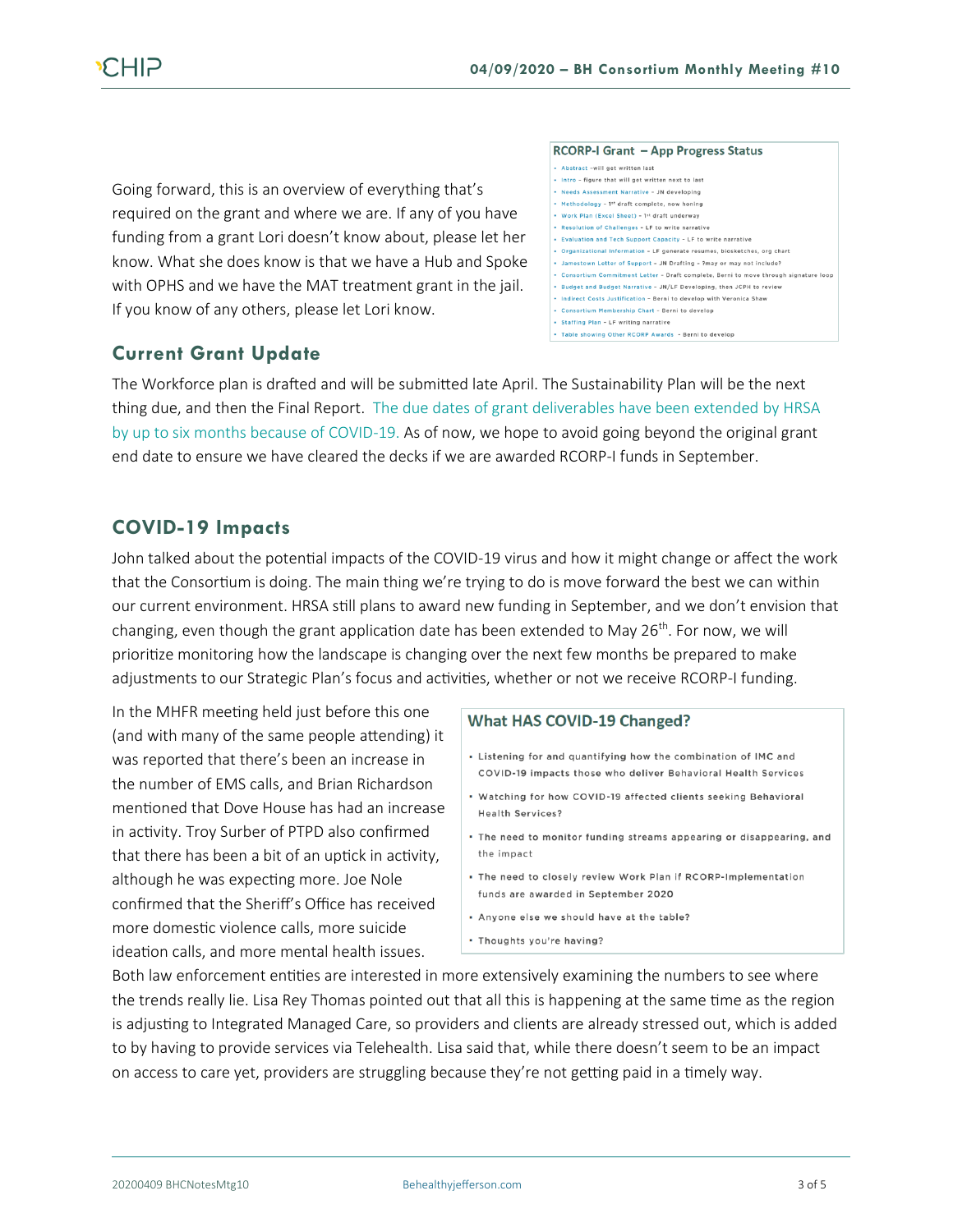John Nowak said that all of this underscores the need for the work that the Consortium is doing, but he was also interested in hearing what members think other potential impacts might be and what adjustments might need to be made to facilitate these.

Patrick Johnson pointed out the importance of highlighting the ongoing Pandemic situation in the grant application, and the need to nimbly adjust in the implementation of the grant once more is known about the impacts, including those mentioned above. Others commented that the Pandemic is already highlighting the discrepancies that we have in access to services in rural communities, which is an added argument for the work of the Consortium—we are a vulnerable community, generally speaking, and here's how that played out and highlighted need when the Pandemic hit. In response to the question, "Anyone else we should have at the table?" Patrick suggested OlyCAP—he said there have been developments with respect to relocating the residents of the Port Townsend shelter to other housing units, which is good, and that they have full-time paid staff there now. John agreed and said they would be approached about joining the group.

When discussing what funding streams are naturally or unnaturally appearing or disappearing, Anna pointed out that there is less sales tax coming in, and that will likely affect the funding of  $1/10^{th}$  of 1% over the remainder of the year for both current and new vendor contracts.

Dave Fortino said that the jail was having fewer bookings and fewer MAT inductions, with the average daily populations ranging between 16 and 20. Dave has received notice from the State that they are looking at modifying the current grant and coming up with a different way of dispersing funds to be potentially better, but he's not certain what that means or what changes will take place. It may change how this grant is administered during the COVID-19 outbreak—the current grant is dependent on the number of inductions, and they may be looking at ways to continue funding nevertheless. Currently, the jail is still doing inductions via telemedicine, and the navigator is able to visit clients in jail via telemedicine. The current grant contract expires on September 30<sup>th</sup>.

Apple confirmed that any Hub and Spoke funding going to the Syringe Exchange Program is due to expire at the end of June of this year, and they have not been notified of any change in that. Services are limited at the moment, but they are still seeing community members who use the program.

Jim was concerned that if there are any reductions in property tax, that will impact the services funded by property taxes, like EJFR and others.

Greg Brotherton reiterated the impact on rural areas highlighted by COVID-19, and that being able to provide technological solutions to face-to-face problems is something important to consider, particularly given the sporadic service across the county. He suggested that now is the time to do a comparative analysis of how effective these new technologies are, particularly in comparison to what was being done before, in the last few months. John agreed that one lasting impact of COVID-19 is the need to be reliant on technology into the future, a trend that will continue and that should be incorporated into the grant.

Lisa Rey mentioned Workforce as an issue—the region was already struggling, and agencies are in danger of letting people go, if they haven't already. She also pointed out that there are innovative things that are happening, and that people are bringing resilience and grit to this effort, which is really impressive and is a ray of hope. She staffs a treatment research workgroup partnership between University of Washington